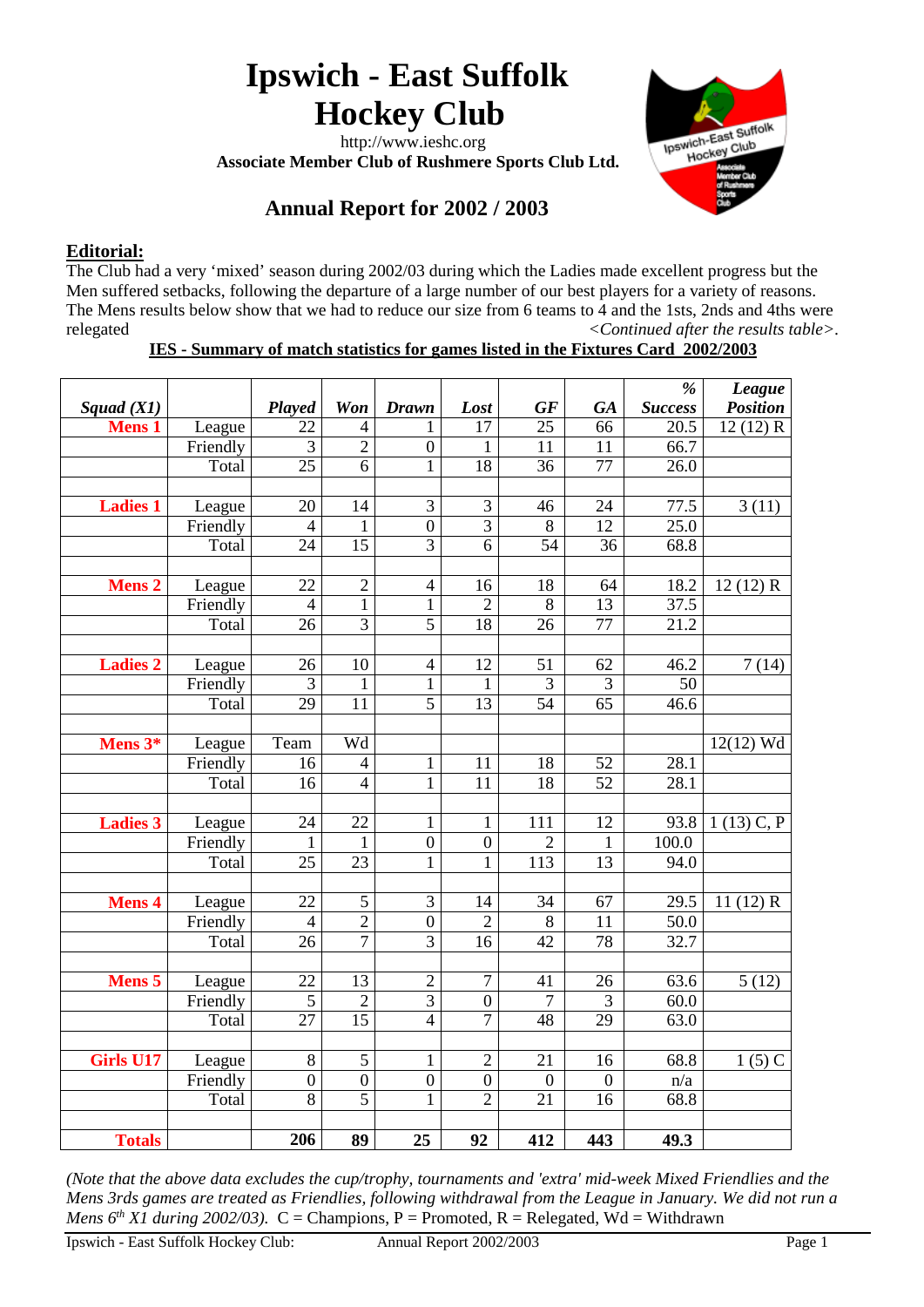#### *<Editorial continued from above the results table>*

The great successes of the season included the Ladies 3rds winning the Suffolk League Division 1 by a huge margin, the Ladies 2nds finished in the top half of the Suffolk League Premier and the Ladies 1sts contended for a promotion place throughout their season, ultimately finishing 3<sup>rd</sup> in East Division 2N. Moreover, the Ladies Indoor squad won the East Indoor Championships, although the results in the Suffolk Indoor League were less good than in previous seasons. The Mens 5ths aka Veterans finished 5<sup>th</sup> in East Division 9SE, exceeding expectations and surprising a lot of younger teams. The Men found hidden reserves to win the Suffolk County Cup, beating Ipswich on the way and mixing euphoria with head-shaking as to why such form eluded them during the league programme.

The men were once again well represented in the Suffolk senior and U-21 squads, as listed below. We continue to maintain excellent relationships with Rushmere Sports Club - grateful thanks are due to Sonia (for the Teas), Roger Osborn and others. Ongoing sponsorship from GAH Heating (formerly 'Thermecon') continued to provide funds for additional training resources. Off the pitch it is worth recording that IES again provided a considerable part of the Suffolk HA's management including Secretary (Chris Hatch), Mens Treasurer (Chris Hatch), Mens Senior and U-21 Manager & Coach (Charlie Farrow & Stu Gooderham supported by John Adams), Suffolk Indoor League organiser (John Adams), Schools & Youth Treasurer (Ian Watson), Boys U-13 and U-14 Manager and SSHA Secretary (David Walsh supported by Steve Godfrey), Suffolk Mini Hockey Organiser (Ian Reed). No other Suffolk club comes remotely near this level of commitment to organising the sport in and around our County. Charlie Farrow continued as the East Hockey Regional Development Manager – a professional position supporting our sport throughout the region.

A real innovation was the new interactive club web site, www.ieshc.org - designed and managed by Andrew Keedle, this provides the club with the means to provide all sorts of information on what we are about and was a major step forward in communication resources.

The Club would again like to acknowledge with thanks the work done by Suffolk HA President Brian Perks (now retired from that role) to coordinate the Indoor League & Cups throughout the season at Rushmere. We entered four squads in total and enjoyed playing in the competitions although success was more elusive than we would have wished.

The Club's social & fundraising programme was successful with several enjoyable events and the now wellestablished Craft Fayre in November.

Our youth coaching programme again proved highly popular and of enormous importance to the long term future of the Club and for which the Youth sub-committee and coaches under the leadership of Charlie Farrow deserve special recognition and thanks.

#### **EHA Mens Cup & Ladies Vase. Summary of results**

| Competition     |                                                    | Played Won Drawn Lost | <b>GF</b>                                   | - GA | <b>Venues</b> |
|-----------------|----------------------------------------------------|-----------------------|---------------------------------------------|------|---------------|
| Men, EHA Trophy |                                                    | 1 0 0 1 2 3           |                                             |      | 1 Away        |
| Ladies, EHA Cup | $\begin{array}{ccc} & & 1 & \quad & 0 \end{array}$ |                       | $\begin{array}{cccc} 0 & 1 & 4 \end{array}$ |      | 1 Home        |

# **Outdoor Tournament & Indoor competitions. Best results during 2002/03:-**<br>Ladies Winners. East Indoor Championships (qualifying for playoffs for National

Winners, East Indoor Championships (qualifying for playoffs for National League – finished in 3<sup>rd</sup> place and were therefore not promoted)

Men Winners, Suffolk County (Outdoor) Cup,

#### **Representative Honours during 2002/03**

| England U-16 Squad<br>Wales U-16 Squad<br>Suffolk Men Senior X1 Squad | George Pinner<br>Tom Parry<br>Danny Mayhew, Guy Marshlain, Charlie Farrow, George Pinner.<br>Manager/Coach Charlie Farrow / Stuart Gooderham                                                                                              |        |
|-----------------------------------------------------------------------|-------------------------------------------------------------------------------------------------------------------------------------------------------------------------------------------------------------------------------------------|--------|
| Suffolk Men U-21 X1 Squad<br>Other Suffolk or East Junior Squads      | Marc Lloyd, Graham Bendall, Alex Borwick, Jamie Buxton,<br>James Klug, Ian Swallow, Tim Caston, Tom Parry<br>Manager/Coach Charlie Farrow / Stuart Gooderham / John Adams<br>Tim Fletcher, Stephen Peck (U-17); David Messant, Eddie Day, |        |
| <b>Ipswich - East Suffolk Hockey Club:</b>                            | Annual Report 2002/2003                                                                                                                                                                                                                   | Page 2 |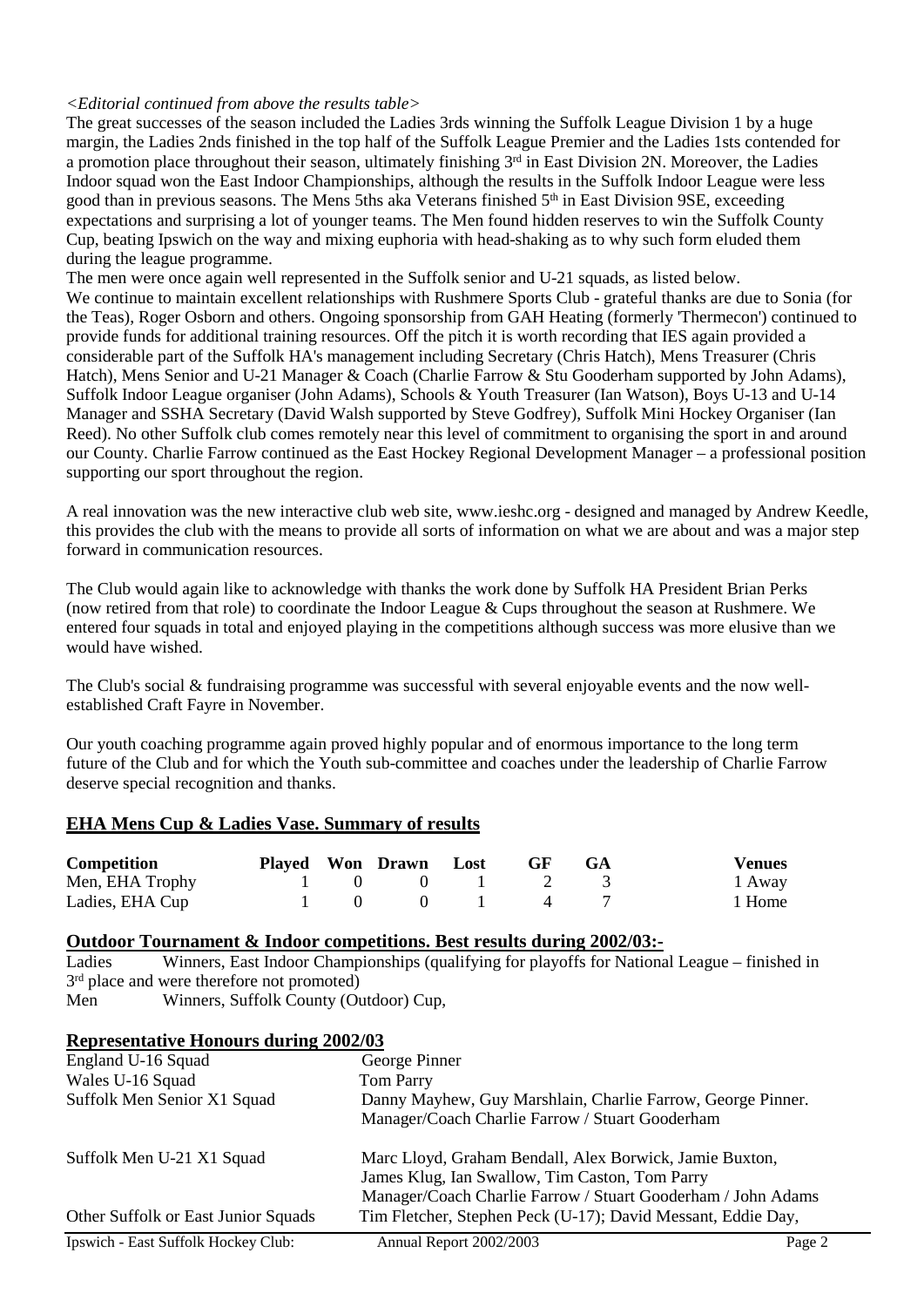James Howe (U-15), Charlie Turner (U-14) Jamie Pinner (East U-14), Jack Hinshelwood, Max Underwood (U-12); Josh Godfrey (U-11), Hannah Golding (U-17), Hannah Godfrey (U-15). Management: David Walsh managed the East U-13 Boys and has been Secretary of the Suffolk Schools & Youth Association. Steve Godfrey and David Walsh co-managed the Suffolk U-12 Boys squad.

#### **News from the Annual General Meeting on 3rd June 2003**

The following elections were made at the AGM (or by subsequent committee appointment): President, John Taylor; Chairman, John Adams; Secretary, Jacqui Gooderham; Business Manager, Men's Team Secretary, Astro Pitch Liaison & Umpire Appointments Officer, Chris Hatch; Club Promotions Officers, Guy Marshlain; Social Secretary, Claire Laight; Youth Officer, Ian Reed

| <b>Position</b>                | Men                            | <b>Ladies</b>                     |
|--------------------------------|--------------------------------|-----------------------------------|
| 1st X1 Captain/V-Captain       | David Taylor / Kevyn Brown     | Katherine Brierley / Janis Taylor |
| 2nd X1 Captain/ V-Captain      | To be advised                  | Annette White / Liz Staton        |
| 3rd X1 Captain/V-Captain       | Darren Clark / Steve De Boltz  | Cathy Cook / Sue Nunn             |
| 4th X1 Captain/ V-Captain      | Hugh Rowland / Barrie Whelpton |                                   |
| Mixed X1 Captain / Secretary   | <b>Simon Martin</b>            |                                   |
| Indoor League Captain 'A', 'B' | Andrew Keedle or Kevyn Brown   | Mel Maguire / Liz Marshlain       |
| <b>Fixtures Secretary</b>      | Peter Blake                    | Jaq Gooderham                     |
| Press Officer                  |                                | Maria Whelan                      |
| <b>County Liaison Officer</b>  |                                | Katy Edwards                      |
| Web Site Manager               | Andrew Keedle                  |                                   |

#### **Other Matters reported on at the AGM:-**

#### **(i) Chairman's Report (John Adams);**

Thanks to John Reader and G A H Heating Products for their generous sponsorship which has now come to an end. Warm welcome to Members of Cranes Men's 1<sup>st</sup> team who will be joining us next season.

Year of contrasting fortunes for the two sections. Men found wins very difficult to come by with the exception of the Veterans whose experience shone through. Ironic that so many of our players have represented the full County or the U-21's in a season that proved to be the best ever in the County's history. Having to lose two teams (one at the start of the season and one at Christmas) was a huge blow. I am sure this is only a temporary blip in our fortunes and if the whole Club pulls together we will soon be moving upwards again. The season did finish on a high with the Men being crowned Suffolk Champions.

By contrast, the Ladies' have just had their best season ever. The  $3<sup>rd</sup> XI$  won Division 1 convincingly, the  $2<sup>nd</sup> XI$ had their best season ever in the Premier and the 1<sup>st</sup> XI had a great season in the East Leagues finishing 3<sup>rd</sup> in Division 2 North and will be eyeing promotion next season. Ladies crowned Indoor East Champions and represented the East in the playoffs for a place in the National Indoor League next season. Special thanks to all the team Captains for their commitment and time given to the Club and to Debbie Godfrey for her commitment to coaching.

In a new venture for the Club an U-17 team was entered into the Suffolk League which they duly won and by the end of the season several of the U-17's had progressed to the Senior sides. Thanks to B O C for their sponsorship. Moving the Juniors to a Sunday morning proved to be a great success, numbers were good and there were more volunteers to help with the coaching. Thanks to Charles for all the time and commitment he has put into the Juniors and all those that regularly helped with coaching. U-9, U-11, U-13 and U-15 boys and girls sides were entered into the new leagues with the U-13 girls winning theirs.

Four events held on social and fundraising front - season opener, bbq and games afternoon (Mandy Minter), another hugely successful Annual Craft Fayre in November (Sue Stenson, Avril and helpers on the day), a very well supported Quiz Night (Clare Laight) and our Annual Dinner & Awards (Avril & John) at the Orwell Hotel was once again a great evening.

Concluded by thanking all the Committee, on behalf of Club Members', for all their efforts behind the scenes to ensure Saturday hockey.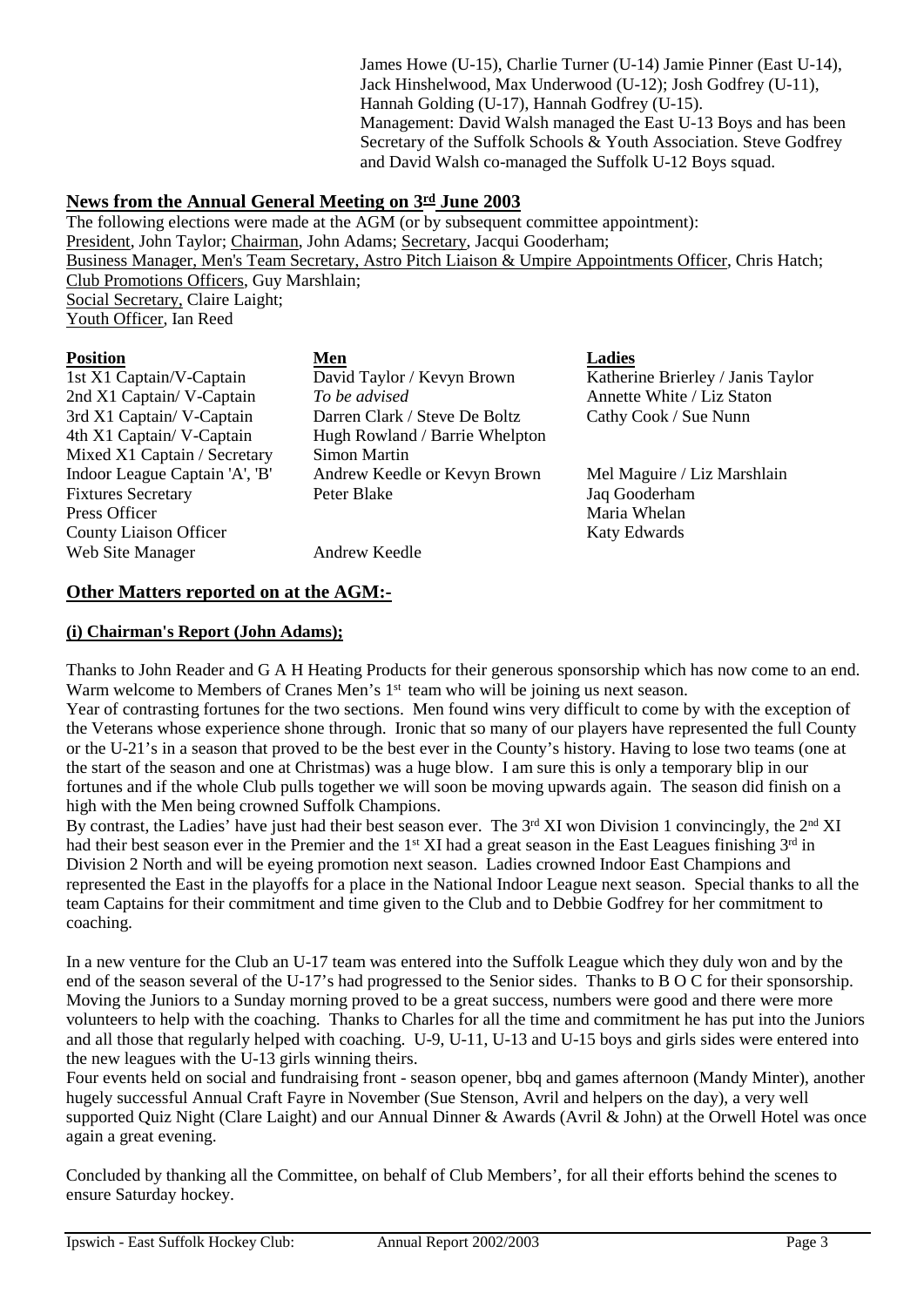#### **(ii) Business Manager's Report (Chris Hatch);**

At the end of our 5th season after moving to Rushmere Sports Club, it is a pleasure to report that we have continued to pay our way and look forward to the future in a satisfactory financial position, despite a singularly difficult season in terms of having to manage a reduction of Mens teams from 6 to 4. The 'Copleston Contract' started from 1<sup>st</sup> September 1998 and we have now completed the 5<sup>th</sup> season of 10 under this agreement. This guarantees us the three Saturday and one alternate Sunday playing slots until 2008, together with the usual Wednesday evening training time, all at 20% discounts plus a further £10 reduction on Saturday bookings. It must be added that we derive enormous benefit from the Copleston 'SportsLink' scheme in terms of pitch availability and price reduction and the basis of the youth coaching programme. Once again it needs to be emphasised that the members who run the youth coaching programme are providing the whole club with a de-facto subsidy on their hockey costs. During 02/03, income and expenditure were in broad balance but this position was certainly supported by most of our 'development' costs being paid for from a grant of some £3,600 from the 'Awards for All' scheme – we are most grateful for this grant which has been put to very good use for the purposes for which it was made available. Along with the grant and general control of costs, it is satisfying to finish by noting that we voted to effectively reduce subscriptions in the form of providing all members with a 'free' new red shirt and match fees will be unchanged for 2003/04 despite the usual inflation of hockey costs.

# **(iii) Social & Fundraising Report (Editor's report);**

The Chairman's report above gives details of the Social and Fundraising events run during 2003/03 and due acknowledgement to the members who organised them. The highly successful Craft Fayre was the main money earner and altogether the net fundraising income across all events was around £600, as we subsidised the season opening bbq and other events broadly broke even. The social side of the club has always been a very important aspect and all members are urged to give our Social Secretary Claire Laight their full support.

# **(iv) Youth Coaching Report (Editor's report);**

Very briefly, much was again achieved in terms of providing coaching and playing opportunities for our 'army' of youngsters on the youth coaching list. Quite often, 60 or more youngsters came along and there was no doubt that moving the youth sessions to Sunday mornings was very beneficial in all respects. Charlie Farrow again spearheaded the programme and was supported by a varied group of the Club's coaches & supporters who regularly included Sue Nunn, Dave Taylor, Jon Oakley, Sophie Flack and several others. The impressive progress and commitment was backed financially by the Club's 'Awards for All' grant, which helped to finance coach education and related skills development during the year. One key innovation for the youngsters was the instigation of the 'McNeil Sports Youth League', run by Charlie Farrow on a voluntary basis and providing regular age-group based competition with teams from other local clubs. IES achieved a fair measure of success in terms of results but the real 'win' was the creation of a lot of competitive opportunity for the youngsters – altogether a major step forward. At the end of the season, Charlie stepped down from the leading role but Ian Reed, a Level 2 coach and former Chairman of the club, has stepped in and we can look forward to continuing to move the youth hockey forward in the 2003/04 season.

# **(v) Umpires and Umpiring Report (Chris Hatch);**

For the record, the Mens 1<sup>st</sup> X1 Premier 'B' league matches were umpired by ECHUA appointees whilst the Mens 1<sup>st</sup> X1 friendlies and most of the seconds games and were umpired by members of the SCHUA. Ladies 1<sup>st</sup> X1 East League games were umpired by the Suffolk neutral pool. The Club is, as always, most grateful to these three organisations for this essential contribution. Ladies  $2<sup>nd</sup>$ ,  $3<sup>rd</sup>$  and Men's  $3<sup>rd</sup>$ ,  $4<sup>th</sup>$ , and  $5<sup>th</sup> X1$  games were umpired by Club appointees. For our official Saturday and Sunday programme (including some neutral pool appointments, SHA Cup games, Girls U-17 league and 'favours' for other clubs), 3 or more games were umpired by Chris Hatch (39 games), Jon Oakley (18), John Pope (14), Ian Reed (9), Nigel Munson (7), Jamie Buxton (5), John Adams (4), Steve de Boltz (4), Anne Edney (4), Danny Cripps (4), John Bendall (3), Ray Black (3), Charles Farrow (3). Ten others (all Level 1 or Level 1T qualified) umpired 17 games between them.

Nearly all of the Club's 'Level 1' Umpires contributed to the total effort. However, it is a matter of concern that England Hockey and the various umpires associations want to push the idea of umpires having to do a minimum of 5 games in a season to maintain their qualification. This would be disastrous for IES on the basis of the above profile and is being resisted – simply on the grounds of practicality and player-umpire availability. On a positive note, 4 members passed the Level 1 Umpire qualification examination and are moving towards full qualification – we continue to need all the qualified player-umpires we can get! Chris Hatch will again act as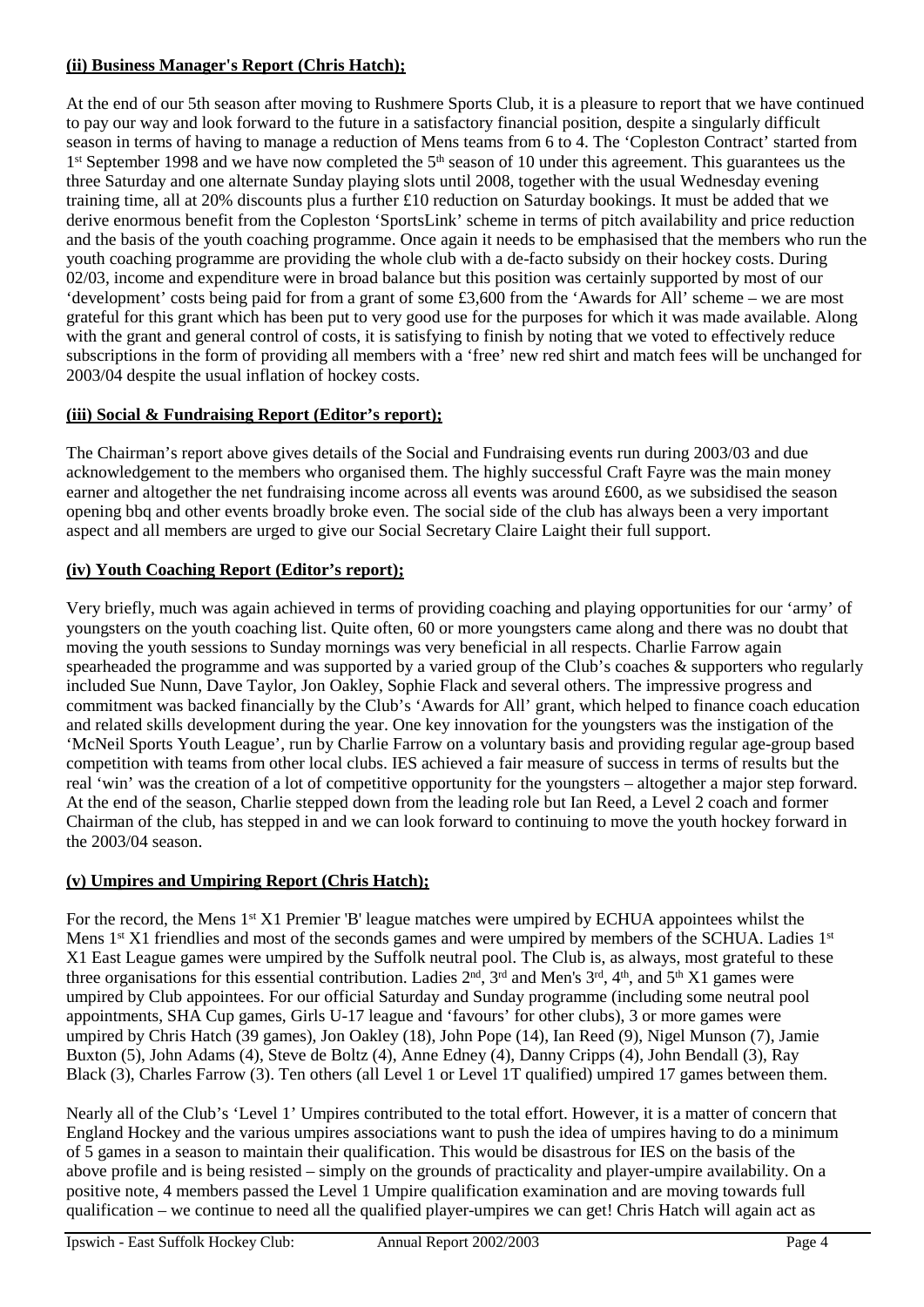the Club's non-pool umpire appointments coordinator for the coming season.

#### **Review of the 2002/03 season – with Captain's reports where available:**

The **Mens 1st X1 (Editor's comments)** It has to be acknowledged that a season in which we suffered a second successive relegation and are now out of East Premier level hockey for the first time in 8 years was a bit of a setback and disappointment. Whilst the side was always able to compete and played with IES's usual style of eclectic and attractive hockey throughout the season, the oppositions generally outscored us as made evident from a league record of W4, D1, L17. The best patch came either side of the Christmas break with wins against Long Sutton, Pelicans and Letchworth but the hint of a revival and survival evaporated as the last 7 games up to March 29<sup>th</sup> were lost, with a subsequent victory over Havering on the slip date being a scant consolation. The loss of a number of talented players to other clubs, trips to Australia, university and retirement was undoubtedly the main reason for the decline in fortunes. However, great credit should be given to the squad and the management of Charlie Farrow, David Taylor and Kevyn Brown for maintaining their enthusiasm and enjoying the contests, even with success on the pitch being somewhat elusive. Everybody gave 100% and our young goalkeepers George Pinner and Marc Lloyd continued to make progress. The best really was saved for last when IES won the Suffolk County Cup, beating a full-strength Ipswich on their own pitch with a really accomplished performance. We need to build on the knowledge that we can play extremely well as we resume action in Division 1 of the East League in the new season.

By contrast, the **Ladies 1st X1 (Janis Taylor writes)** were always amongst the leading clubs in their league. Our second season in the East League but our first in North Division II with different journeys to face and oppositions to meet. We got off to a rather shaky start with some strange goings on at Pelicans! Its appears they did not want to play a league game that day - the league decided upon a replay and so again to Kings Lynn. Subsequently our first league game against Norwich City was a very close encounter with us coming out on top, 4-3. A very disappointing game at UEA, losing 1-0, eventually cost us dear at the end of the season. A memorable and extremely long trip to Lincoln had us back on winning form (someone even remembered to pack a team breakfast). We continued with a mixed set of results up to the mid season break - although a satisfying win in our replay with Pelicans and nice lunch on way home ended things well. After Christmas we were depleted through injury and pregnancy, and despite our captain Fran being unable to play for the rest of the season she was ever present in her support and organisation. Out of 10 league games we lost only one, to Wisbech, who were the eventual league winners. A close encounter with UEA was on the cards for the last game of the season but unfortunately, due to other results, this game did not take place. We finished the season in a very creditable third place. Thanks must go to all the team for their commitment throughout and most especially to our manager John Adams for training, driving the mini bus, organising and putting up with us all and being able to stand the strain of watching us play well and losing and playing badly and winning! Last, but not least, thanks to Katy for being such great blonde entertainment for the entire season! All our thoughts and good wishes go to Fran for a speedy recovery.

The **Mens 2nd X1 results (Editor's comments)** broadly mirrored the Mens 1sts as overall available playing strength was not quite able to deliver winning results in Div 2N, despite the committed captaincy of first Peter Elsom and later Danny Cripps. Most of the oppositions were other club's  $1^{st}$  X1's and our (mostly) young players generally competed but struggled in this company. Highlights were wins over Felixstowe 1sts and Bourne 2nds but that aside, we conceded 3 goals for every 1 goal scored to finish in 12th and last place. However, as with the 1sts, players enjoyed their hockey, team consistency for the second half of the season was good and our young players learned to battle against the odds. Many of the side at the end of the season will be at university during 03/04 and the Club wishes them well in their new surroundings. The objective now must be to regroup in the slightly less demanding level of Div 3SE and integrate the best new players coming into the club, with a view to regaining Div 2 status at the earliest opportunity.

Again, reflecting the Club's relative competitive position, the **Ladies 2nd X1 (Editor's comments)** enjoyed a good measure of success in the Suffolk Premier Division. Jo Dexter's determined leadership and organisation set the tone and confidence was high as 9 points were secured from the first three league games against Haverhill 2<sup>nd</sup>, Harwich and Southwold. Some setbacks followed against opposition 1<sup>st</sup> X1's but a fine run of 5 consecutive wins before Christmas already secured enough points to remain in the Division and offered the prospect of a finish in the top 4. The New Year saw a decline in fortunes as key players were required for the 1sts and just two wins were recorded against Southwold and Ipswich 4th, along with some draws. Injuries to fast-improving goalkeeper Megan Adams certainly had a bearing. However, the overall performance saw the side finish in 7th place, just in the top half of the division and deservedly so. Opportunities opened up for our best young players to play at this level and the side should be confident of once again doing well in the Suffolk Premier in 2003/04 (but it will be tested by our 3rds !!).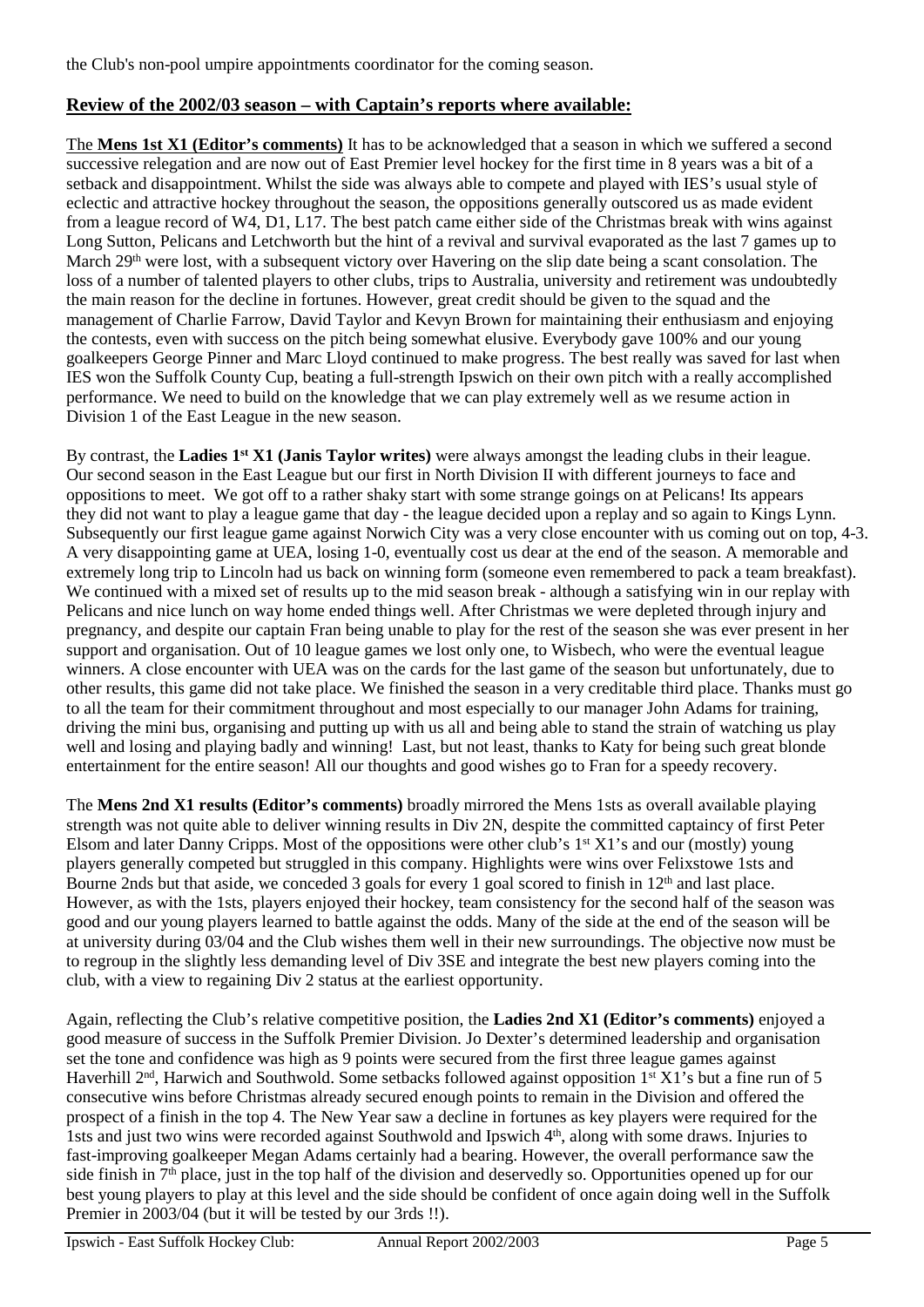The **Mens 3rd X1 (Editor's comments)** was one of the casualties of significantly reduced numbers of available players compared with the previous season. At least, during the first half of the season, the squad played its games and wins were recorded against Sudbury 2nds and Brentwood 3rds, although a total of 7 points from 11 games was hardly a comfortable position to close 2002 with. Captain Danny Cripps worked hard to maintain a positive outlook and keep up team morale but ultimately something had to give as we effectively lost 8 players at the mid-season break. Reasons included some players taking off to Australia, injuries, calls of work and Ipswich School priorities. Indeed, once the smoke cleared, the 2nd X1 after Christmas was largely made up of 3rd X1 players as selected before Christmas. Given the age profile of the remainder of the club, it did not seem practicable to withdraw the 5ths, i.e., cancel from the bottom as is the usual case when clubs have availability problems. Some delicate negotiations between John Adams and the League Committee resulted in IES being given permission to 'resign' the  $3<sup>rd</sup> X1$  from Division 4SE, whilst allowing the 4ths and 5ths to continue in Divs 7SE and 9SE respectively. Certainly, the 4ths and 5ths derived no unfair advantage as effectively no former 3<sup>rd</sup> X1 player moved down. So far as the league results were concerned, all  $3<sup>rd</sup> X1$  results were adjusted to  $[0-3]$ losses for IES and the team *de-facto* scrapped. The results obtained on the pitch up to the disbandment of the squad have been recorded as 'friendlies' in the table at the top of this report. Interestingly and fortunately, the merger of IES and Cranes 1sts has been accepted positively by the League Committee, allowing Cranes to bring their Div 4SE fixtures for 2003/04 with them. Therefore, with the club's top 3 squads playing in Divisions 1, 3 and 4 and the remaining side in Div 8 next season, league hockey will still be available at a demanding level for all the available Men. We have much to work on to maintain and improve on the position as we now find it!

In contrast with some tales of woe reported above, the **Ladies 3rd X1 (Editor's comments)** season turned out to be a tale of one of the greatest successes in IES history! Back in August we had concerns that we might be short of numbers to run 3 Ladies sides. However, players joined the club and Cathy Cook and Sue Nunn took over running the team. We had one bad day, September 21<sup>st</sup> when the side lost to Mildenhall by a goal. Four months later, we drew at Stour Valley on some 'difficult' grass. Apart from that, every game was won, many by substantial margins! We scored precisely 100 goals more than we conceded – that almost tells the story in itself. Cathy Cook and Anne Edney each scored well over 20 goals (not that the two of them were competing to be highest scorer in the Division, of course, in a team game!). Many other squad members also got their names on the scoresheet. At the other end, Fay had some quiet days but others where she had to keep the opposition at bay. One clean sheet came on Nov 16<sup>th</sup> when we got the best result of all putting 10 past Ipswich  $5<sup>th</sup>$  – always good to beat the old rival, let alone give them a thrashing. Positively as well, the side managed to integrate several junior players as the season progressed and this has to be good news for the future. So, next season will bring some tougher challenges as our 3<sup>rd</sup> X1 moves to the heady heights of the Suffolk Ladies Premier Division. Guess what! The 03/04 league fixtures have set up the tantalising prospect of IES 3rds at home to IES 2nds on the opening day, Sept 13th. Good luck to all concerned and congratulations to the Ladies 3rds on winning the Division 1 Championship in such style!

Another tale of what might have been reflected the **Mens 4th X1 (Editor's comments)** season. With John Pope in charge and John Bentley as Team Sec, we could be confident of a well organised and well motivated squad ready to take on some tough opposition in Division 7SE. The early weeks of the season offered much encouragement as friendlies were won against Harleston and Bury opposition and then we got an excellent win over Upminster 3rds followed by a draw at Wapping 3rds in the first two league games. Three subsequent losses were followed by three successive wins to leave the side in mid-table at the end of November. Not bad at all. However, the need to move some players to higher sides rapidly told on performances and the rest of the season was at best frustrating in that nearly all the games were lost by one or two goals. That is, until the last two weeks of March when we drew with (and came within 2 minutes of beating) title-chasing Marconi and beat Colchester 3rds by two goals. The difference? A couple of players back from Uni and perhaps some added strength provided by a couple of our experienced players being available. Frustratingly the last league game was lost by a single bizarre goal to Witham 3rds but we just stayed ahead of them on goal difference to finish 11<sup>th</sup>. Unfortunately, that still meant relegation but even that situation disguises a bit of a twist in the tail! As IES have decided to run just 4 teams in 2003/04 and as we have absorbed the former Cranes fixtures in Div 4SE for our 3rds, it means our 4ths will participate in Div 8SE and that will provide the fixtures for the former  $5<sup>th</sup> X1$  who would have expected to play in Div 9SE. Funny old world! Anyway, back to the 4ths in 02/03 – Graham Ramsden had a fine season in the heart of the defence and goalkeeping was mainly shared by Neil Slade and Jamie Pinner who both performed heroically. Charlie Farrow played a cameo part at the end of the season. Some regular 5ths/Vets showed club commitment by playing for the 4ths when selected. Everybody gave 100% and really we were not far off the pace of a mid-table finish. John Pope worked exceptionally hard to ensure team stability and his web-site reports were sheer entertainment in themselves!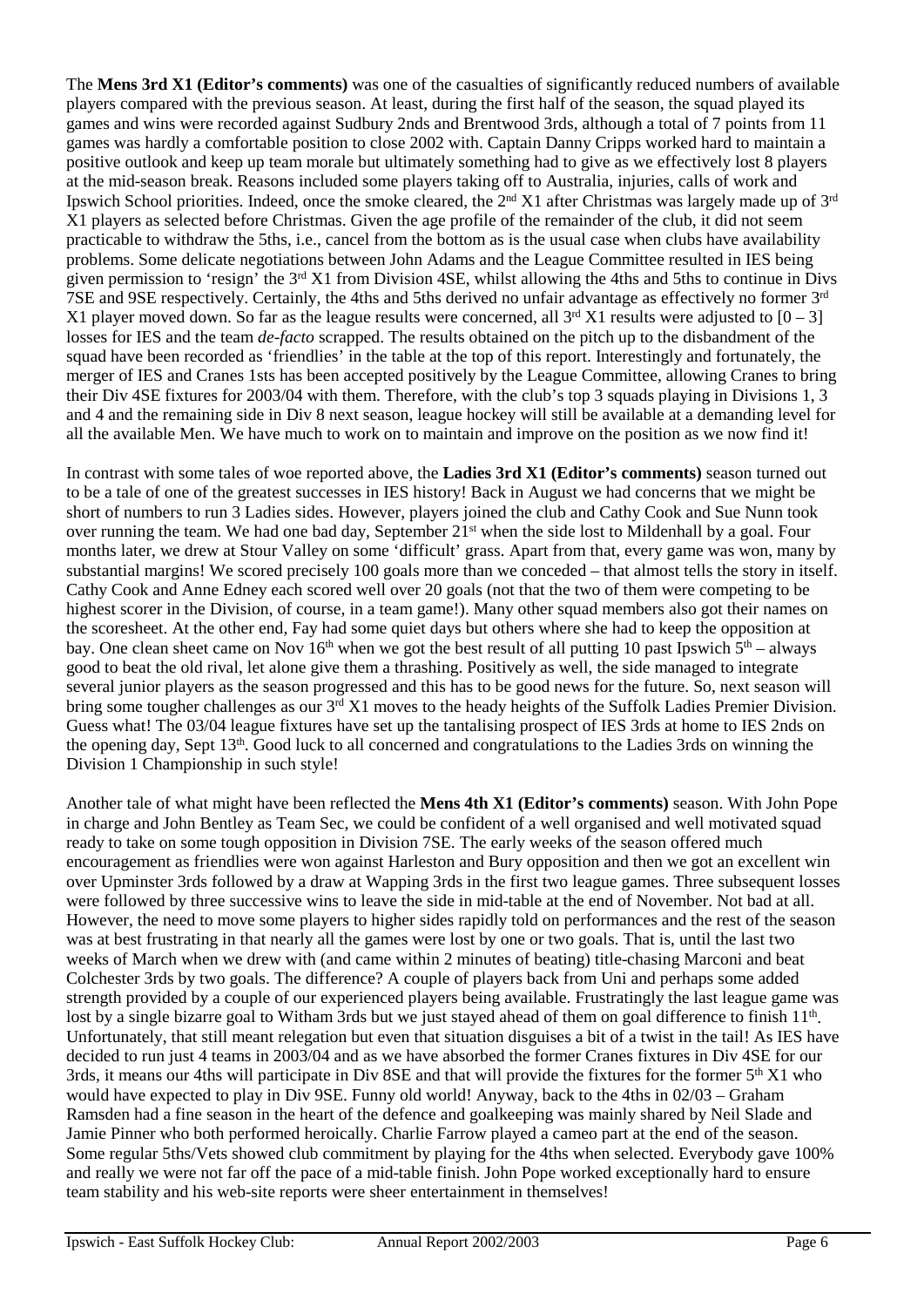Fortunes finally got better for the men at **Mens 5th X1 (Chris Hatch writes)** level. A hard look at available players back in August lead us to the conclusion that it would be impossible to run 6 teams in 02/03, as we had been able to do since the mid-1990's. With two teams in Div 9SE, following 6<sup>th</sup> X1 promotion, the reluctant choice taken was to withdraw the 6ths and form the last selected X1 around the veterans and some of the previous year's 5ths. So, setting aside the embarrassment of causing two gaps in the Div 9SE fixtures list, the 5ths set about building a team capable of enjoying the hockey at this level and that of course meant winning some games! Indeed, the first two friendlies were won against Colchester and Harleston sides respectively. The league started with a loss at Brentwood 6ths, then a 'win' against our non-existent 6ths followed by a draw with Felixstowe 4ths. Close encounters found us winning 4 and losing 4 up to the Christmas break to leave us comfortably placed in mid-table on 16 points. After being driven off the pitch by a snowstorm in a friendly at Harleston, league action resumed with a second loss to Brentwood 6ths (the eventual league champs) but this just served to herald a golden patch during which we recorded 8 wins (including 2 defaults) and a draw to move up to 4<sup>th</sup> place. We did lose on March 29<sup>th</sup> to Brentwood 7<sup>th</sup> but this did non detract much from what had been a fine outturn for the season's efforts. The highlight had to be the  $4 - 2$  defeat of Ipswich 6ths at Henley Road in which Ron Woolgar (aged 60 and advised not to play by the doctors due to injury) was persuaded to be the 11<sup>th</sup> player on the pitch and scored his first ever goal for IES – priceless! Success was certainly based on a cohesive team effort and everybody did well. Terry Murray in goal had a fine season and a group of obdurate defenders were well supported by goals coming from a fair spread of players. Leading scorers were Martin Wood (9), Jerry Hindle (7) and Barry Whelpton (6) with 10 other players scoring the remaining goals. Tom Grant, 'bon-viveur' and regular player for 5 years bade farewell at the end of the season on moving to Wiltshire for a new job. The 5ths will become the 4ths for 03/04 – it will be interesting to see how a bunch of veteran players cope at the heady heights of Division 8SE!

Another piece of IES success was the performance of our **Girls U-17 X1 (Editor's comments)** which did extremely well to win the Suffolk League. Managed by John and Avril, the squad seemed to really enjoy playing together in the 8 Sunday games in the League. This provided good opportunity to play as a team in a competitive environment and certainly everyone improved their skills and hockey awareness as the season progressed. Players were aged from 12 to 16 in the squad and this has to be a really good basis for developing our future top players. Let's hope the league has sufficient teams to run again in 03/04 and that IES continue to lead the way!

**Mixed X1 (Editor's comments)** hockey has migrated to midweek evenings in the last couple of years, as teams available to play on Sunday mornings seem to have disappeared. Simon Martin organised the games and sorted the side. The games were all at Framlingham College, conveniently situated for some sociable drinking and eating in the pub up the road afterwards! The results seemed to have been lost in a blur but everyone enjoyed the 8 or so games and the après-hockey conviviality. Long may it continue!

And finally, a note on the **Indoor Hockey squads (Editor's comments)** in the Suffolk Leagues and Cup events. IES entered the usual two Mens and two Ladies squads for the highly-popular events run on Monday evenings in the sports hall at Rushmere. IES Men generally came second to strong Ipswich and Harleston sides and our Ladies found it tough going against Ipswich HC Ladies and league winners Christchurch. The upshot was, disappointingly, no winning or runners-up performances in any of the league or cup events – the first time this has happened in recent history. As mentioned elsewhere, the Ladies did extremely well in the East Indoor Championships, having qualified from the previous season. All said, Suffolk League indoor hockey starts again at Rushmere in October and let's hope we can get back to winning ways again!

# **Information concerning the build-up to the 2003/2004 season**

# **1. Training, Coaching and related activities for 2003/2004**

i) Pre-season Fitness Training: **Wednesday evenings 7 – 8 pm, from August 6th**, on the grass at Rushmere. Everybody is welcome – indeed urged to come along. Free of charge and under the gentle(?) guidance of Steve de Boltz.

ii) Ladies skills training: This will again take place at Copleston School each Wednesday evening from 7.00pm to 8.30pm through the season (except for a Christmas break) until March starting **Weds 3rd September**. iii) Mens skills training: This will again take place at Tuddenham Road each Tuesday evening from 8.30pm to 10.00pm through the season (except for a Christmas break) until March starting **Tues 2nd September**.

These skills training sessions are free to fully paid-up Senior and Junior members who play regularly in the